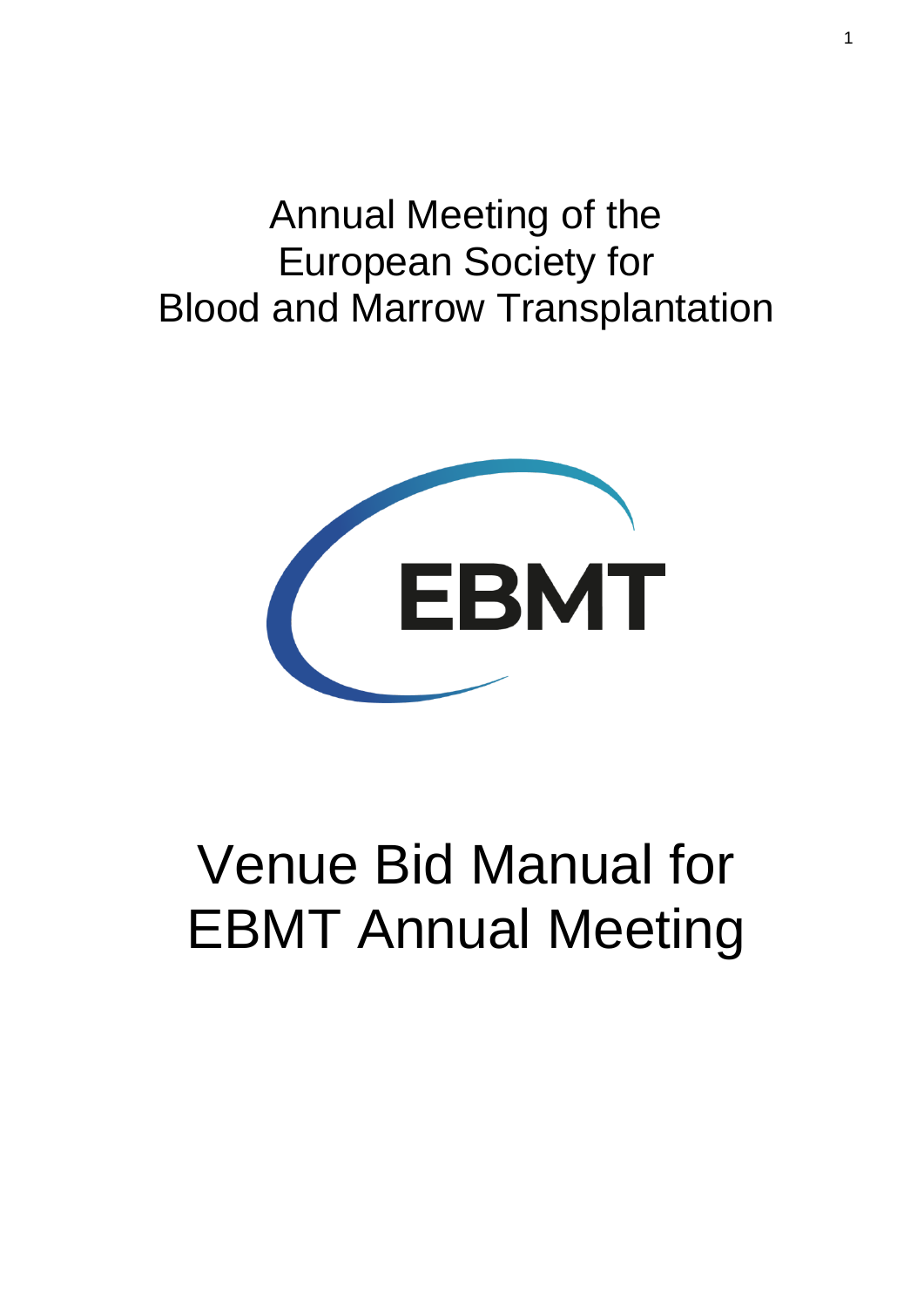### **Table of Contents**

| <b>Preliminary comments regarding the EBMT AM Venue Bid Manual</b>                                                                                                                                                                              | p.3   |
|-------------------------------------------------------------------------------------------------------------------------------------------------------------------------------------------------------------------------------------------------|-------|
| 1. Timing for EBMT Annual Meeting Selection Process<br>June 2022 - October 2022                                                                                                                                                                 | p. 4  |
| 2. Venue Selection Process                                                                                                                                                                                                                      | p. 5  |
| 2.1. Selection of venues                                                                                                                                                                                                                        | p. 5  |
| 2.2. Eligibility and evaluation criteria                                                                                                                                                                                                        | p. 5  |
| 2.3. "Interest to Bid" confirmation document                                                                                                                                                                                                    | p. 6  |
| 2.4. "Complete Bid Document"                                                                                                                                                                                                                    | p. 6  |
| 3. Requirements to organise EBMT Annual Meeting                                                                                                                                                                                                 | p. 8  |
| 3.1. Essential requirements to organise EBMT Annual Meeting                                                                                                                                                                                     | p. 8  |
| A. Organisation<br><b>B.</b> Allocation of profit & risk                                                                                                                                                                                        |       |
| 3.2. Venue requirements                                                                                                                                                                                                                         | p. 10 |
| 3.3. Hotel requirements                                                                                                                                                                                                                         | p. 11 |
| 4. Introduction to the scientific programme                                                                                                                                                                                                     | p. 12 |
| 4.1. General overview of the annual meeting                                                                                                                                                                                                     | p. 12 |
| 4.2. Programme structure & content                                                                                                                                                                                                              | p. 13 |
| A. Physicians sessions<br><b>B.</b> Nursing sessions<br>C. Data Management sessions (incl. Statisticians' courses)<br><b>D.</b> Quality Management Sessions<br>E. Patient, Family and Donor Day<br>F. Satellite symposia<br>G. Social programme |       |
| 5. Contact details                                                                                                                                                                                                                              | p. 17 |
| <b>Annex: Separate Documents</b><br>❖ Congress President Role Description<br>❖ Expression of Interest Form<br>❖ Bid Template                                                                                                                    |       |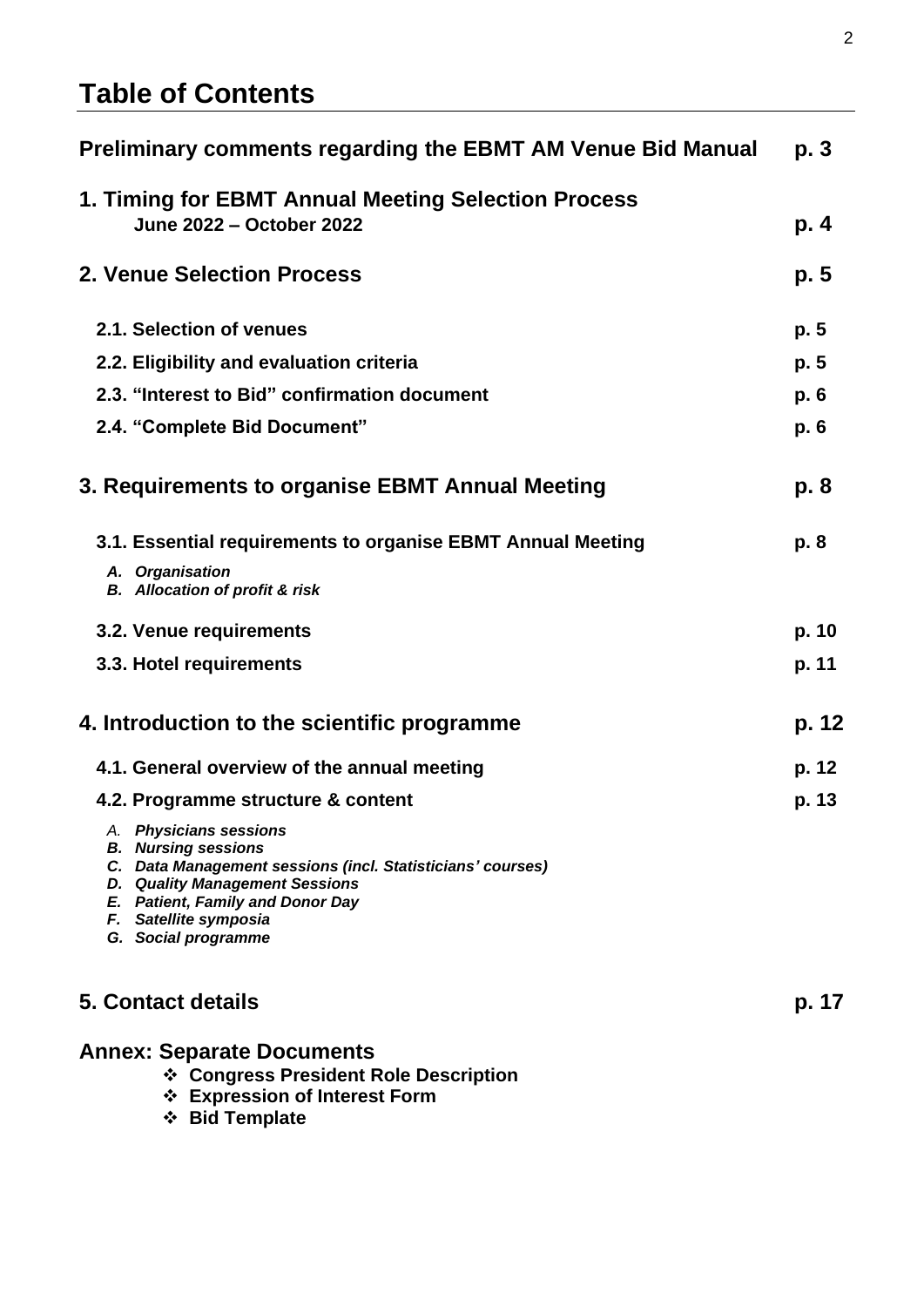### **Preliminary comments regarding the EBMT Annual Meeting Venue Bid Manual**

*This document reflects the reality of the EBMT as it stands now in June 2022, and does*  not reflect any possible or eventual changes of the society we are not aware of *currently. EBMT is in a process of evolution; transitioning the Annual Meeting first from in-person to fully virtual, and now to a hybrid meeting with both in-person and virtual components as we navigate the coronavirus pandemic and global landscape.*

*It is of the utmost importance that the conditions of the bids reflect the flexibility that is needed in the coming transitional years. The flexibility and city/venue support offered will be regarded as key points of consideration for successful bid candidates.*

*Only candidates whose bids include strategic proposals for risk reduction and favourable adaptability to changing conditions with the future impact of COVID-19 and/or analogous pandemics or emergency situations in mind will be considered.*

*The Board reserves the right to change the organisation or the conditions/requirements to hold the EBMT Annual Meeting. Decisions are made during Board Meetings and candidates considering hosting EBMT Annual Meeting will be informed accordingly including any possible changes and their impact.*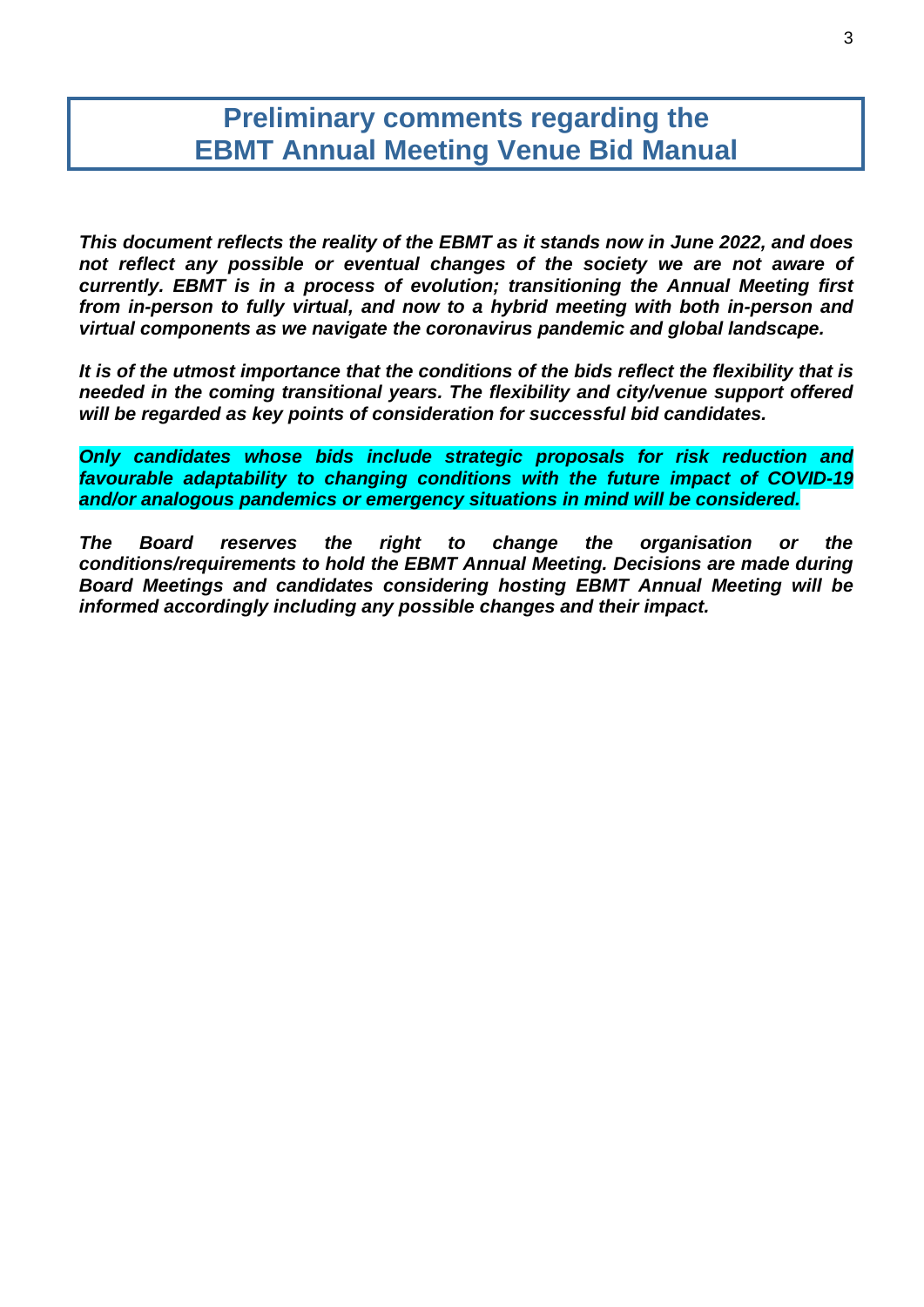## **1. Timing for EBMT Annual Meeting Venue Selection Process June 2022 – October 2022**

| <b>Timeline</b> | <b>Action</b>                                                                                                                                                      | <b>Responsible</b>                                                          | <b>Addressee</b>                                                              |
|-----------------|--------------------------------------------------------------------------------------------------------------------------------------------------------------------|-----------------------------------------------------------------------------|-------------------------------------------------------------------------------|
| 20 Jun 2022     | <b>Announcement of</b><br>"Invitation to Bid"<br>(including deadlines)                                                                                             | - EBMT Executive Office                                                     | - EBMT Members                                                                |
| 27 Jul 2022     | Submission of "Expression of<br>Interest to Bid" Document for the<br><b>EBMT Annual Meeting and any</b><br>relevant supporting<br>documents (e.g. venue brochures) | <b>Prospective Congress</b><br>President<br>- Prospective Congress<br>Venue | - EBMT Executive Office                                                       |
| Aug 2022        | Conference call (if necessary)                                                                                                                                     | - EBMT Executive<br><b>Office</b>                                           | - Prospective Congress<br>President<br>- Prospective Congress<br>Venue        |
| <b>Aug 2022</b> | Pre-Selection of a maximum of 4<br>candidacies<br><b>Final Phase Evaluation</b><br>Invitation to proceed with the<br><b>Bidding Process</b>                        | - EBMT Executive Office                                                     | - Prospective Congress<br><b>President</b><br>- Prospective Congress<br>Venue |
| 9 Sep 2022      | <b>Submission Deadline for</b><br>"Complete Bid Document"<br>Site visits if necessary hosted by the<br>city/venue                                                  | - Prospective Congress<br>President<br>- Prospective Congress<br>venue      | - EBMT Executive Office                                                       |
| 28-29 Oct 2022  | <b>Evaluation and Presentation of</b><br><b>Bids - Final Decision During the</b><br><b>Board Meeting</b>                                                           | - EBMT Executive Office                                                     | - Prospective Congress<br>- President and/or<br>Congress venue                |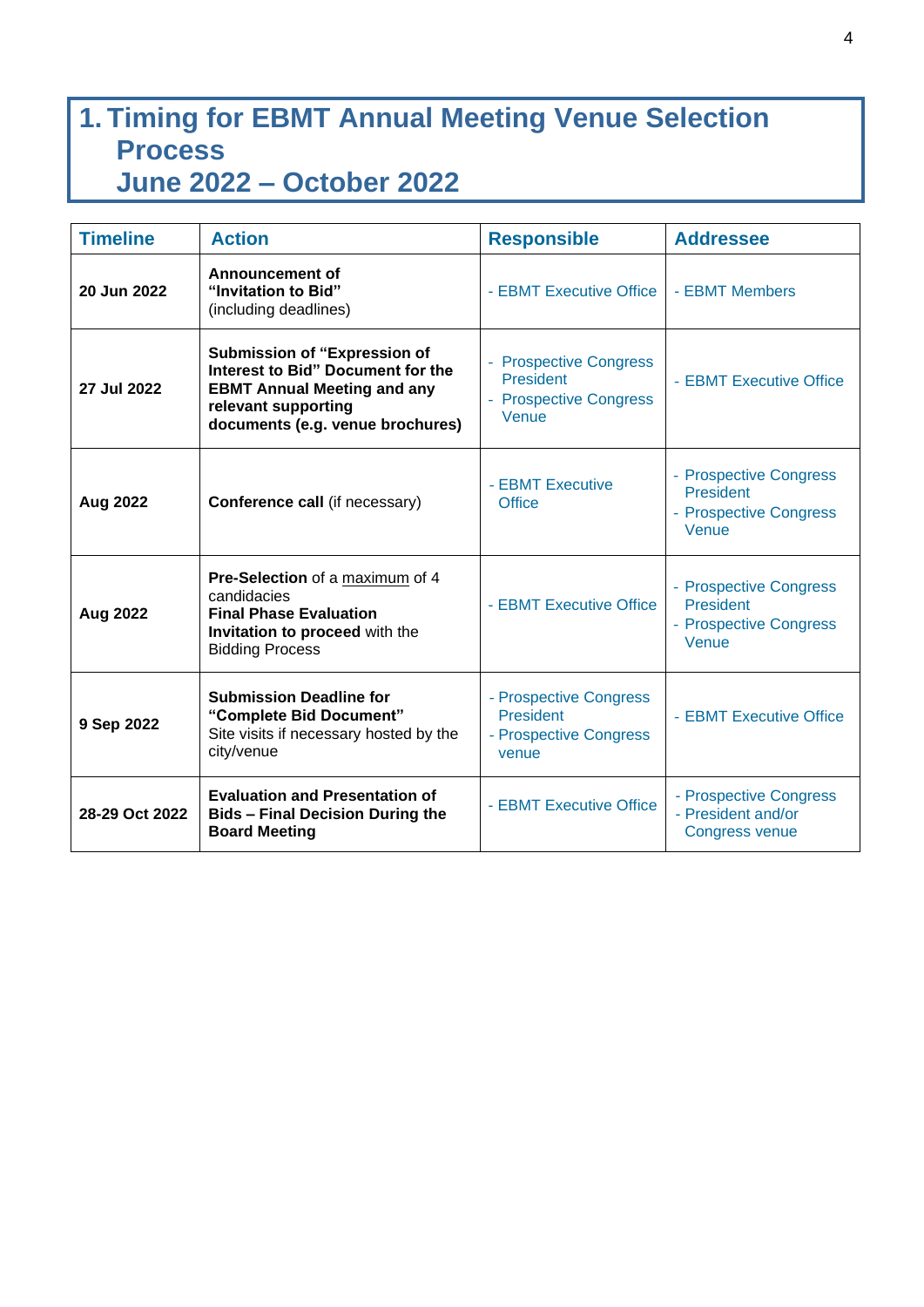### **2. Venue Selection Process**

#### **2.1. Selection of venues**

EBMT Annual Meetings are hosted in European cities with the requisite infrastructure to fulfil the meeting requirements. Tourist-type resorts are not eligible as venues due to the increasingly strict Pharmaceutical Industry codes of conduct on participation in meetings at national and international level.

Calls for bids will be announced each year and members of the EBMT wishing to host the EBMT Annual Meeting are requested to submit an 'Expression of Interest to Bid' and produce a "Complete Bid Document" describing location & accessibility, overview of congress venue, scope for program sessions, exhibition and posters, hotel accommodation, etc.

Only the bids submitted before the deadlines will be eligible for consideration.

EBMT Executive Office evaluates the suitability of the various venues (conducting a site-visit as necessary) and produces an evaluation report for the Board. Only venues evaluated by EBMT to be suitable for an EBMT Annual Meeting will be voted upon by the Board in the October Board Meeting. The meeting is awarded to an individual (Congress President-EBMT member) linked to a particular venue.

Venues are currently selected 4 years in advance.

#### **2.2. Eligibility and evaluation criteria**

#### **Aim**

Produce a fair and transparent process for selection of venues and local organisers for future annual meetings. The following factors will be taken into consideration in assessing each bid:

#### **Eligibility criteria**

- **Destination must be a European city (tourist resorts not eligible)**
- **Suitability of congress venue for an EBMT meeting** (see section "Requirements to organise an EBMT Annual Meeting" for more details)
- **Availability of congress venue and hotels at the end of March/1<sup>st</sup> week of April (taking into** consideration the Easter holiday period)
- **Sufficient number of hotel rooms** availability of 5\*, 4\*, 3\* hotels within the city centre or near the venue
- **Bid supported by a Local Organising Committee** made up of EBMT members only
- **Venue evaluated by EBMT to be suitable for an EBMT meeting**
- **Bid document fully complete and received by submission deadline**

#### **Evaluation criteria**

- **Costs for EBMT** (congress venue, exhibition space, technical, etc.). EBMT will work with the local organisers to ensure that the costs presented in the assessment are comparable
- **Varied geographical coverage** (to avoid repetition of countries and cities)
- **Accessibility** (directness of flights/geographical location)
- **Experience of congress venue of managing meetings of a similar size**
- **Attractiveness of venue**
- **Hotel offer** (cost and proximity to congress venue)
- **Local organising committee** (strength scientifically; avoid repetition of Congress Presidents to ensure fair opportunity for interested EBMT members)
- **Tax implications** of holding a meeting in a particular country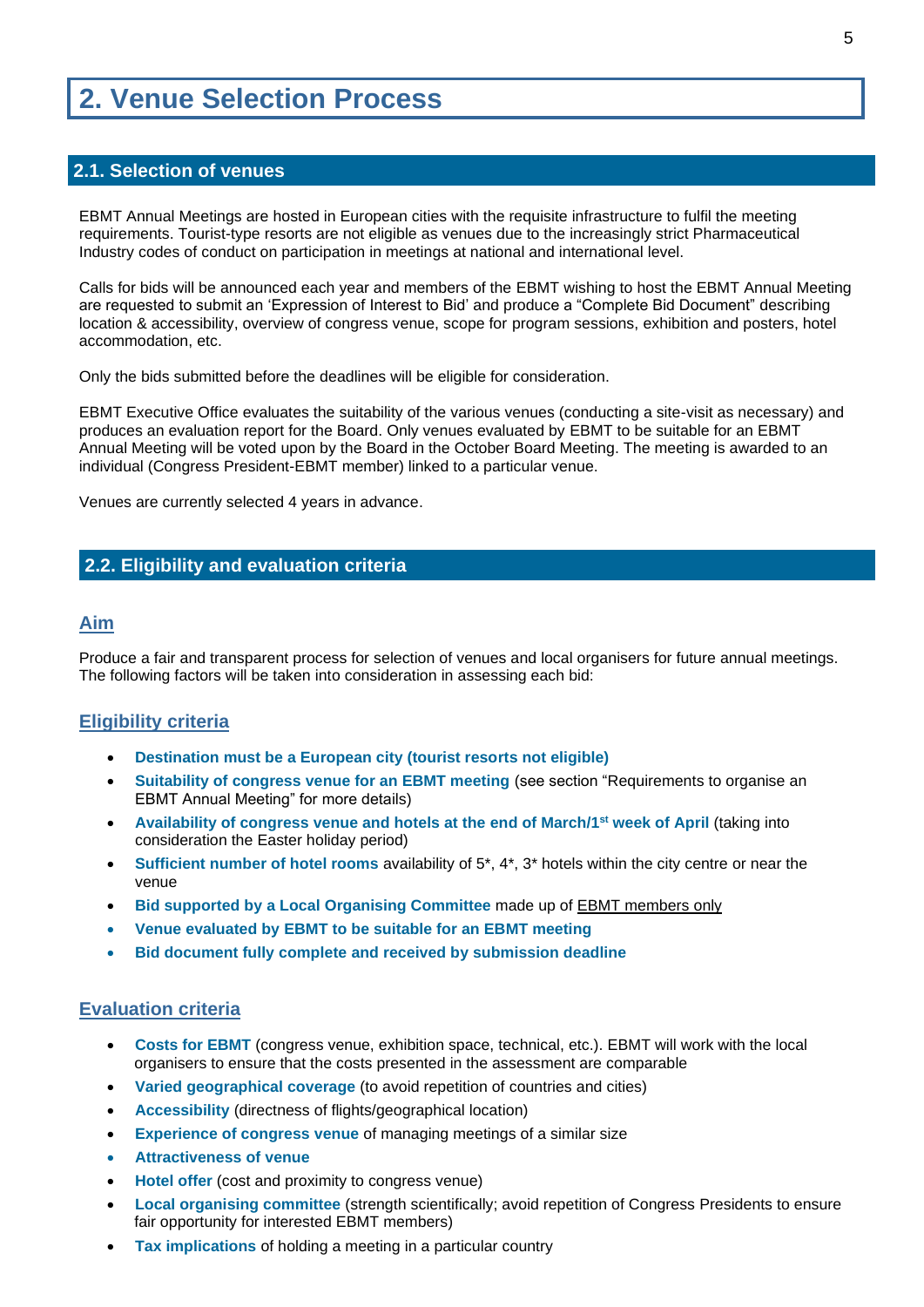- **Rules & regulations concerning participation of pharmaceutical companies**
- **Security factors**
- **Special efforts made by the city council or convention bureau** to make the venue more attractive (free local transport, hosting of welcome reception, etc)

#### **2.3. "Expression of Interest to Bid" confirmation document**

#### **"Expression of Interest to Bid" must include:**

- Confirmation of Congress President, Scientific Chair and Local Nurse
- Venue Details
- Confirmation of capacity of halls, meeting rooms and exhibition/poster area in line with the "Venue Bid Manual for EBMT Annual Meeting"
- Confirmation of availability of halls at end of March 2026/beginning of April 2026
- Any relevant supporting documents (e.g. venue brochures)

### **2.4. "Complete Bid Document"**

#### **Before preparing the "Complete Bid Document"**

Prior to preparing the "Complete Bid Document", the **Eligibility & Evaluation Criteria** and **EBMT Annual Meeting Requirements** sections should be read carefully.

The main contact at the congress venue should then contact Noemi San Emeterio Huang at [noemi.san](mailto:noemi.san-emeterio@ebmt.org)[emeterio@ebmt.org](mailto:noemi.san-emeterio@ebmt.org) to ensure a full understanding of the requirements and to discuss the proposed concept.

Only once EBMT has confirmed that the venue is feasible, should the "Complete Bid Document" be prepared. If necessary, a site visit should be arranged to assess feasibility. The final bid document should include the following information and **contents outline** and must be submitted by the deadline set in the call for bids. An **excel spreadsheet that must be completed with key bid data** will also be provided by EBMT.

#### **Table of contents of the "Complete Bid Document"**

#### **1. Introduction**

Present a one-page summary overview of the destination and congress venue, highlighting its suitability for hosting an EBMT annual meeting, including dates available at the end of March or beginning of April.

#### **2. Presentation of congress venue overview**

Provide an overview of the venue and the concept proposed for EBMT, including the following:

- Location within city
- Layout
- Capacity (halls, meeting rooms, etc. for parallel sessions)
- Exhibition space
- Facilities/services available (Please specify what is included in the offer. Indicate whether it is obligatory to contract technical & catering services supplied by the congress venue or whether outside providers can be contracted.)

#### **3. Breakdown of costs**

Produce a separate overview of the estimated costs involved, specifically including the following:

- **Cost of congress venue** for the full duration of the meeting, including set-up and breakdown. Indicate whether the exhibition is included within this or charged separately. If charged separately please estimate costs.
- **Cost of renting technical equipment available at the congress venue.** Please detail what equipment/service is provided and estimate costs of the additional technical equipment/services that would need to be contracted separately.
- **Catering costs** (lunch bags or hot lunches, coffee breaks, on-site restaurants, etc.)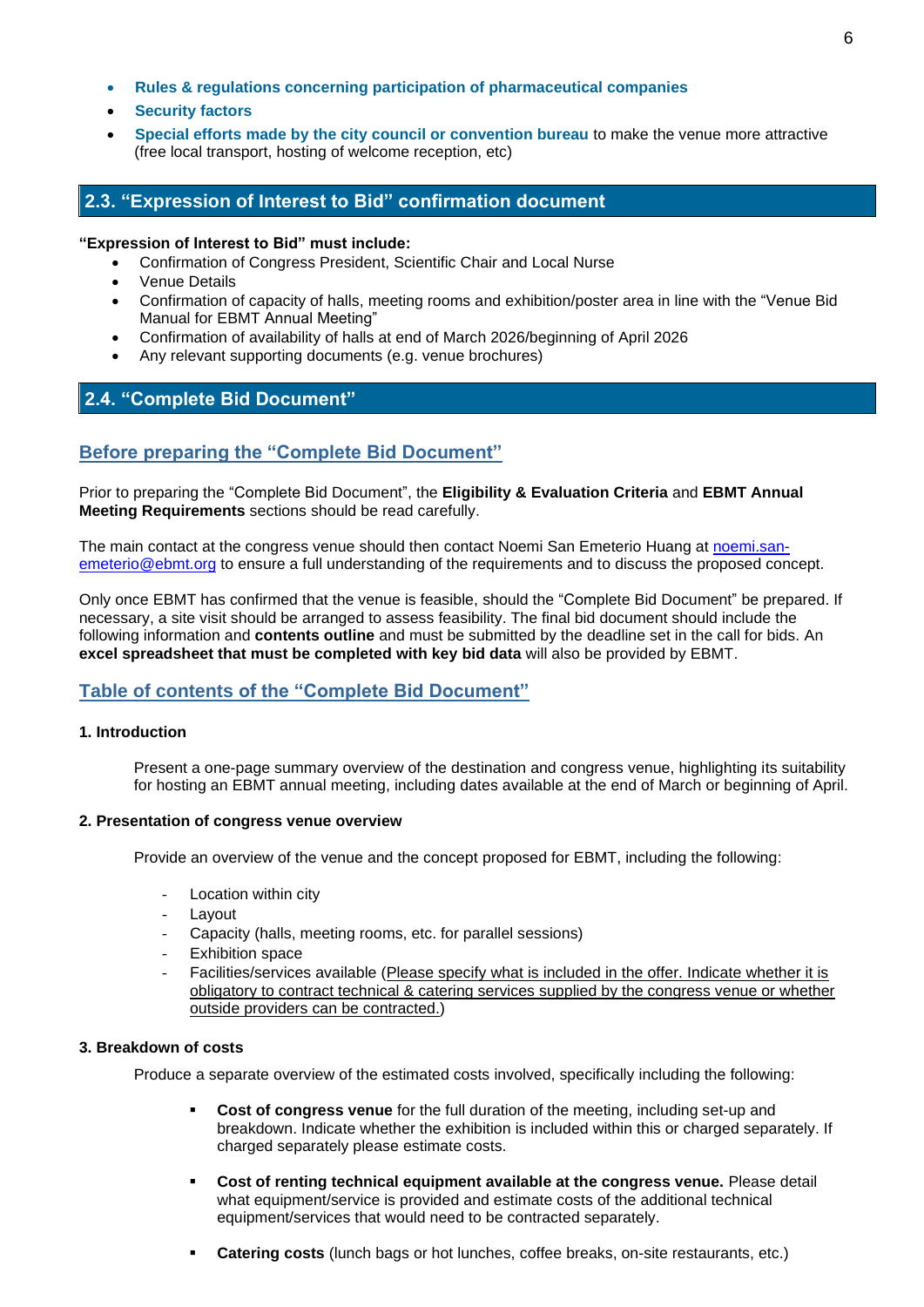- **Costs of any other services provided by the congress (hostesses, security, furniture** rental, cleaning, communications, electricity and other commodities, etc.). Indicate whether these are included in the cost of the congress venue or whether they are mandatory and will be charged separately. If so, give an indication of average costs. Please indicate any services where the congress venue and/or other suppliers have exclusivity rights.
- **Special efforts made by the city or convention bureau** subventions, financial support or contributions to the meeting
- **Hotel costs**

Estimate prices for the different categories of hotels in March-April 2026. These should be based on negotiations with the main hotel chains in the city (see hotel requirements).

\*Please also include the information if there are any services exclusive to proposed Congress Venue.

#### **4. Hotel capacity within the city**

Present an overview of the following:

- number of hotels in the different categories (5\*, 4\*, 3\*)
- number of rooms
- number of rooms within walking distance
- walking distance from congress venue / travel via public transport
- approximate room rates per category (single/double) and overview of congress rates, if available
- provide a list of hotels and the recommendation for the Headquarters hotel (for speakers, organisers, Board, etc.)

#### **5. Travel to and within the city**

Present an overview of the **accessibility of the city** from major European cities - flights, trains, etc. (including number/destination of direct flight connections; number of scheduled flights per day).

Present an overview of **public transport** within the city and indicate accessibility of the congress venue. If there are any travel passes, special arrangements for keeping travel costs for delegates to a minimum please indicate.

#### **6. Track record**

Include a list of similar international meetings organised in the congress centre and city, indicating meeting dates, size, organiser, etc.

#### **7. Local Organising Committee and local support**

Indicate names of key participants in the Local Organising Committee (Congress President, Scientific Chair and Local Nurse).

Include any letters of support for hosting the meeting from the Local Mayor, Convention Bureau, airlines, hotel chains, etc.

#### **8. Social Programme**

Present samples of ideas for the social programme for EBMT Annual Meeting:

#### - **Welcome reception:**

- usually hosted at congress venue
- standing buffet
- 1,200 delegates

#### - **Networking Event**:

- **EXECUTE:** usually hosted at a venue suggested by LOC
- for 700 900 delegates
- cocktail or seated style dinner and local entertainment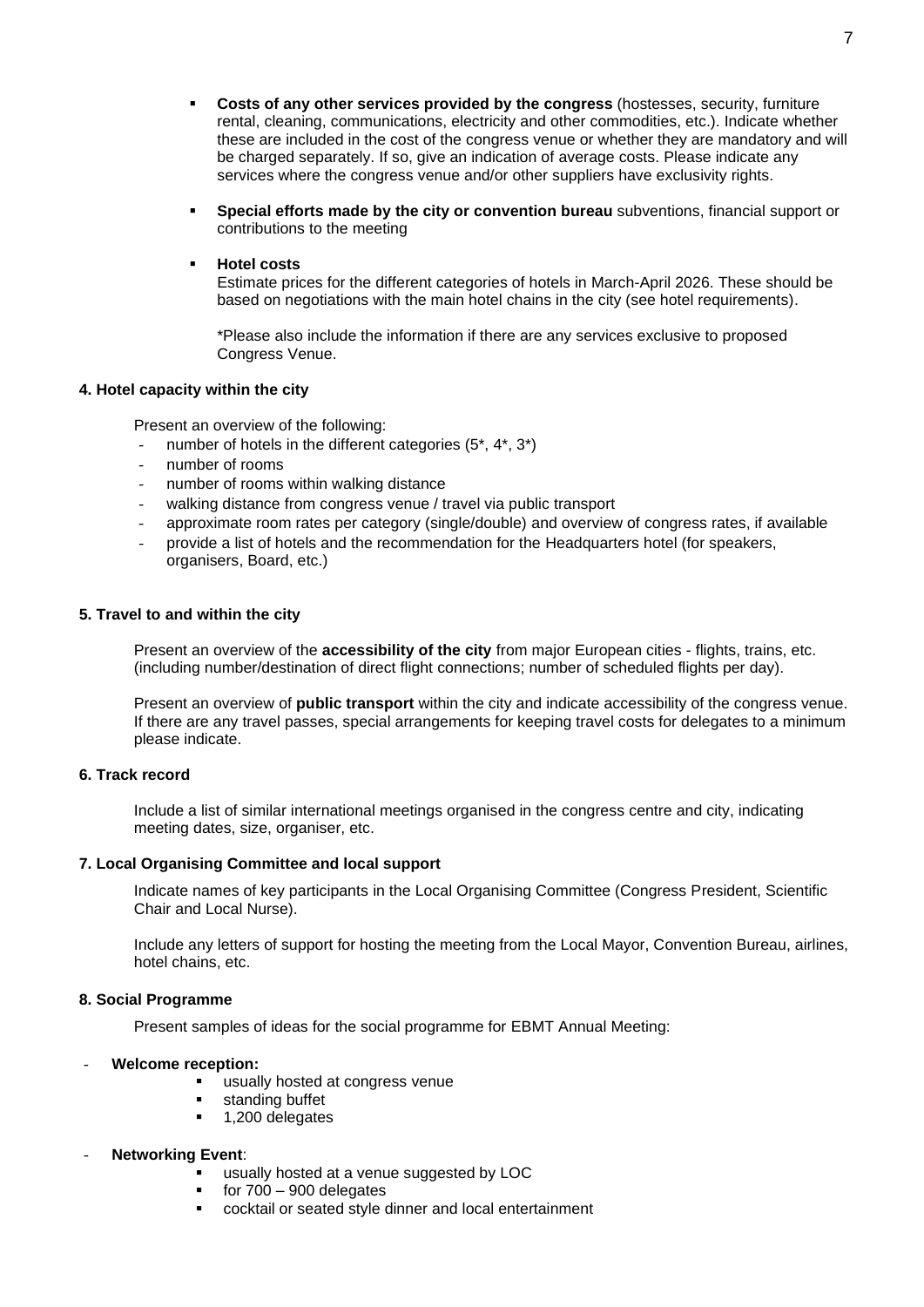## **3. Requirements to organise EBMT Annual Meeting**

### **3.1. Essential requirements to organise EBMT Annual Meeting**

#### *A) Organisation: The Local Organising Committee*

*The Organisation as stated reflects the reality of the EBMT as it stands now in June 2022 and does not reflect any possible or eventual changes of the society that we are not aware of currently. This is therefore subject to changes (Board Decisions). The Congress President will be informed accordingly of the changes and their impacts.*

The **Local Organising Committee (LOC),** will include a **National Scientific Committee (NSC)** and the **Congress President (CP)**, in conjunction with the **EBMT Scientific Council (SC) and Executive Committee (EXCOM)** and are jointly responsible for organising the scientific programme and speakers' list of the meeting.

As a guideline, the recommended structure of the LOC (all EBMT members) is:

- the Congress President
- Scientific Chair
- and/or Scientific Secretary,
- plus, local physician(s), nurse(s), data manager(s) and secretary.

Congress President Job Description (*For details please see additional supportive document*):

- Coordinates the LOC team
- Creates the first draft of the scientific programme
- Responsible for local and national sponsors
- Suggests the social programme
- Represents EBMT at a national level

One local nurse is invited to join the NG Board/Scientific Comm. for the year prior to the meeting. It is desirable that the nurse has a working level of English and this should be taken into consideration as far as possible by the CP in selecting the nursing rep(s).

The maximum number of participants on the NSC is 20, unless otherwise agreed by the Board.

The scientific programme is suggested by the **LOC** and is approved by the **EBMT Board of Association and Scientific Council**.

The social programme is suggested by the **LOC** and is approved by the **EBMT Executive Committee**. The **budget is overseen by the Executive Director**, before being presented and agreed by the Board.

As members of the Scientific Council, WP Chairs work along with the LOC in the development and execution of the scientific programme. The scientific programmes\* of the various groups are developed in parallel and in close consultation with the CP and the EBMT Executive Committee. The CP and SC must work in coordination to successfully integrate the programmes. The CP shall attend EBMT Board meetings in the year prior to the annual meeting to give progress reports and discuss the programme.

(\*The Nurses Programme (NG), the Data Management Programme (DMG), Quality Management Programme (produced by the JACIE office), Cell Therapy Day (organized by the CTIWP Chair), Paediatrics Day (organized by the PDWP and IEWP Chairs), Patient, Family and Donor Day (organized by the Patient Advocacy Committee), Pharmacists Day (organized by the Pharmacists Committee), Psychologists Day (organized by a nominated local psychologist), Transplant Coordinator's Day (jointly organized with WMDA), Multi-stakeholder's Forum (organized by appointed EBMT board member), Lab Technicians Day (organized by appointed EBMT board member), Trainee's Day (organized by Trainee's Committee).

The **EBMT Executive Office (Executive Director, Education and Events Director, Scientific Programme Coordinator, Sponsorship Coordinator, Operations Coordinator, Abstracts Coordinator, Membership Coordinator, Marketing Coordinator, Communications Coordinator)** will provide organisational support to the CP, LOC, NG, DMG and EBMT SC and EXCOM, and manage all aspects of the Annual Meeting and manage the relationship with the sponsoring companies.

**EBMT Education and Events Department** will assist in the overall congress management and all administrative aspects before, during and after the event. This includes the following key functions: evaluation of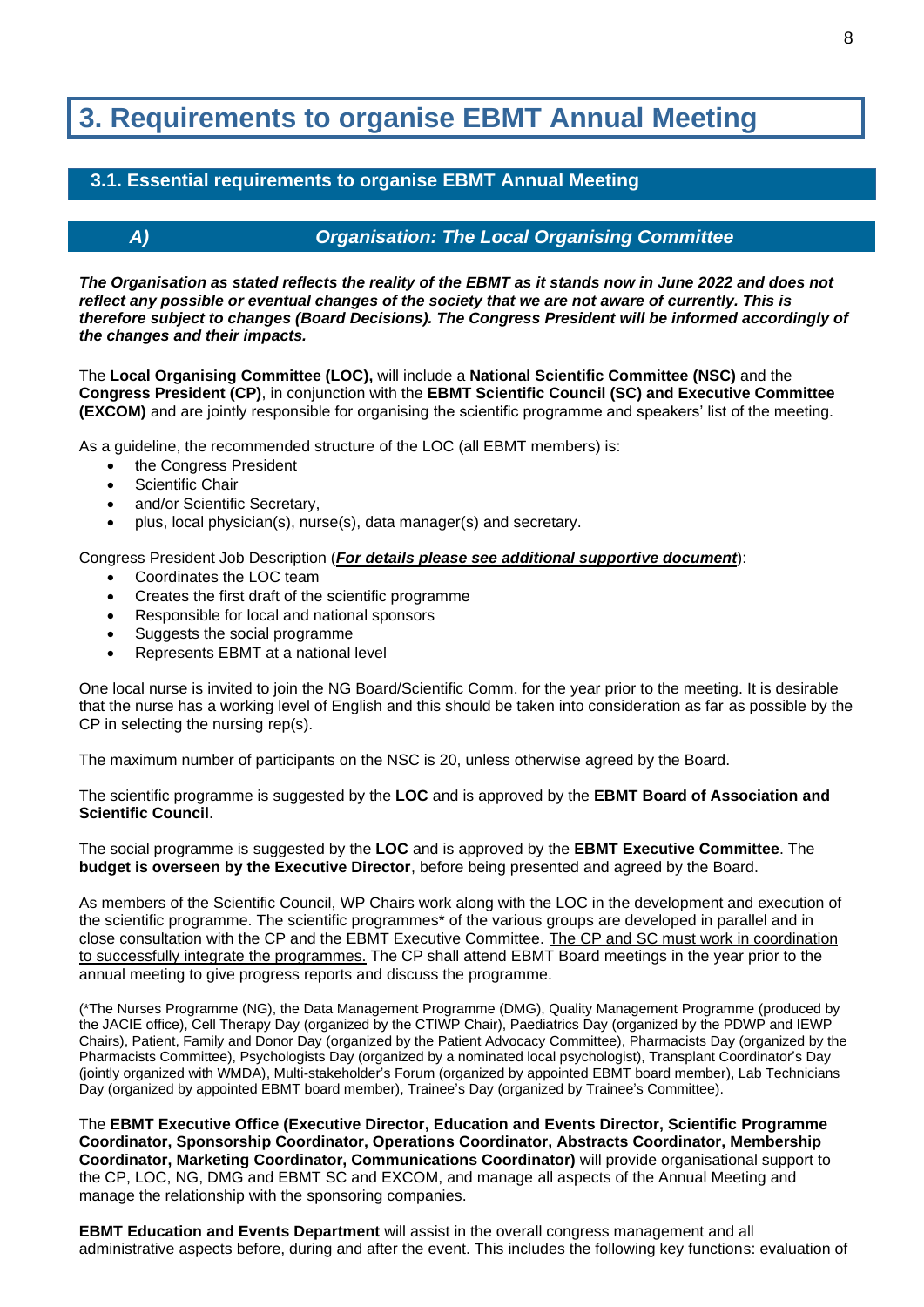congress venues, budget & timing, hotel management, contract with congress venue, logistics and operational aspects, abstract handling & coordination of scientific programme, speaker management, coordination of sponsorship, registration, social programme, hosting congress websites, meeting statistics, digital marketing etc.

### **Timing for the scientific programme**

The LOC is responsible for creating the first draft of the scientific programme. As a guideline, we provide the key dates in the programme creation:

- **March 2025:** Kick off meeting with the Scientific Chair and EBMT President. The LOC should provide a first draft for the programme. Meeting with Industry also arranged during May/June.
- **May – June 2025:** The programme is presented to the Scientific Council and Board of Association during the EBMT Board meeting with all speakers and chairs proposed.
- **July 2025:** Programme room allocation: give days and times to the sessions. Speaker invitations are sent.
- **September 2025:** The scientific programme for the EBMT Annual Meeting is published.
- **January 2026:** Abstract selection and allocation of oral sessions and posters.

### *B) Allocation of profit & risk*

*The Allocation of profit and risk as stated reflects the reality of the EBMT as it stands now in June 2022 and does not reflect any possible or eventual changes of the society that we are not aware of currently. This is therefore subject to changes (Board Decisions). The CP will be informed accordingly of the changes and their impacts.*

#### **EBMT:**

EBMT bears the ultimate risk of the meeting. Maximisation of profit is a highly important strategic goal, but this must be balanced by other key objectives.

The initial budget is prepared by EBMT based on past experiences and on the evolution of the content of each congress to incorporate new activities. It is first validated by the Executive Director, before being presented to the EBMT Board. It is revised as necessary throughout the year in consultation with the Executive Director. Any significant increase in a budget line (e.g. social programme, catering, etc.) has to be presented and agreed by the Executive Director and this must be justified to the EBMT Executive Committee for prior approval.

#### **Clinical Fellowship Opportunities via LOC Budget:**

ACTIONS: Reallocate LOC budget, and use towards funding 2 people, 12-month fellowship opportunities for younger LOC colleagues in haematology to obtain additional experience in alternative European centres and health care settings with a total amount of 100.000€

#### **3.2. Venue requirements**

| <b>Expected participants:</b>                      | $5.000 - 6.500$ participants                                                                                                                                                                                                                                                     |
|----------------------------------------------------|----------------------------------------------------------------------------------------------------------------------------------------------------------------------------------------------------------------------------------------------------------------------------------|
| <b>Meeting month:</b>                              | End of March (3 <sup>rd</sup> or 4 <sup>th</sup> week) or beginning of April (1 <sup>st</sup> or 2 <sup>nd</sup> week) – taking<br>into consideration Easter holidays (it should not be scheduled during the<br>Easter weeks, i.e. weeks containing Good Friday & Easter Monday) |
| <b>Build-up exhibition /</b><br>registration area: | Friday – Saturday (2 days)<br>(Saturday afternoon: registration area partially operational)                                                                                                                                                                                      |
| <b>Days of Meeting:</b>                            | Sunday – Wednesday afternoon $(3 \frac{1}{2} \text{ days})$                                                                                                                                                                                                                      |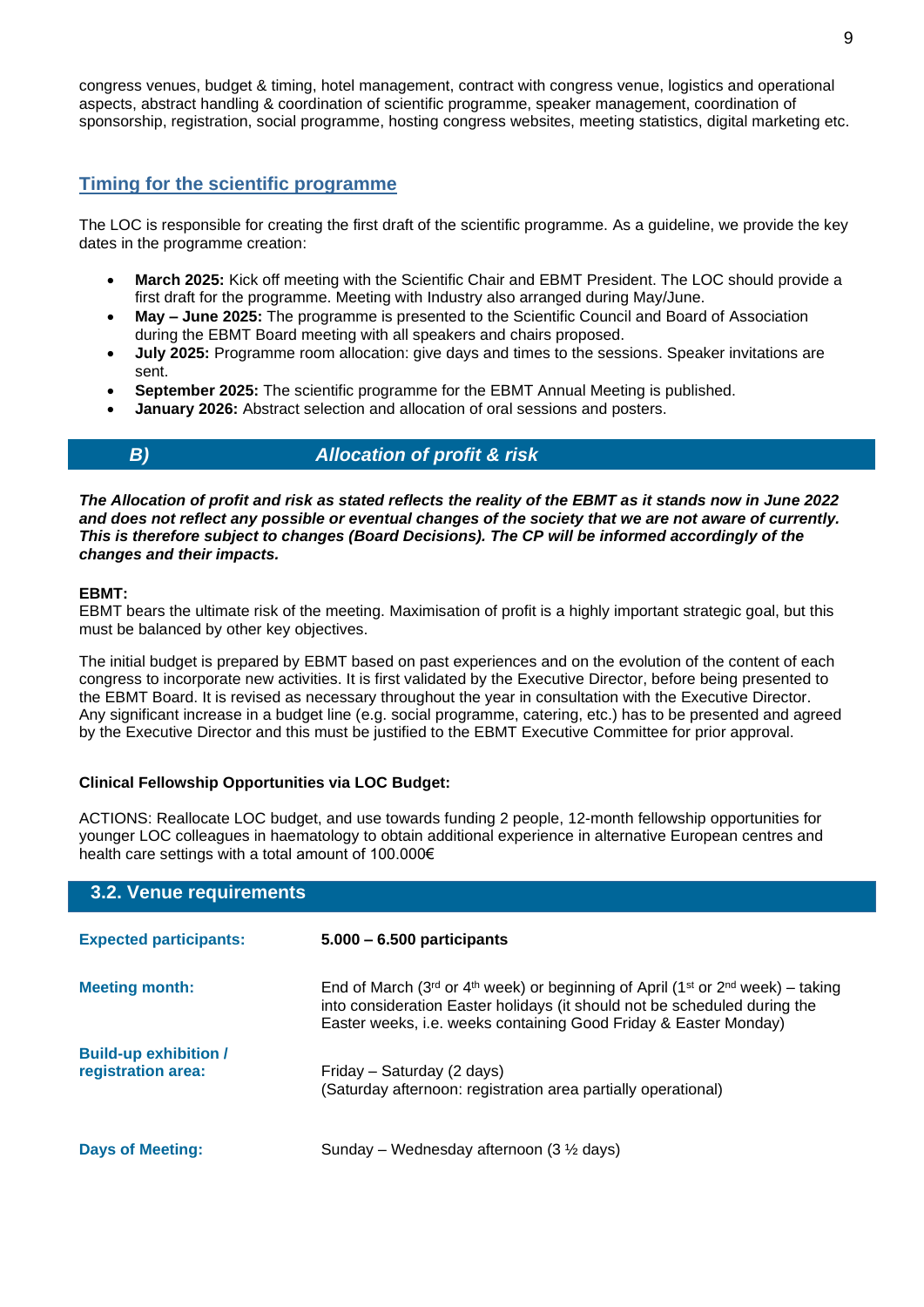| <b>Lecture Room</b><br>requirements for 4 days<br>(minimum):                                                                                                                                                                                                                                                                                                                                    | 1 Auditorium<br>$= 1,200 - 1,400$ seats*<br>$= 400 - 600$ seats*<br>4 Lecture halls<br>$= 200 - 400$ seats*<br>6 Lecture halls                                                                                                                                                                                                                                                                                                                                                                                           |  |
|-------------------------------------------------------------------------------------------------------------------------------------------------------------------------------------------------------------------------------------------------------------------------------------------------------------------------------------------------------------------------------------------------|--------------------------------------------------------------------------------------------------------------------------------------------------------------------------------------------------------------------------------------------------------------------------------------------------------------------------------------------------------------------------------------------------------------------------------------------------------------------------------------------------------------------------|--|
|                                                                                                                                                                                                                                                                                                                                                                                                 | $= 75 - 200$ seats*<br>3 Lecture halls<br>$15 - 20$ smaller rooms =<br>$30 - 100$ m <sup>2</sup><br>(Meeting rooms, offices, Speaker's Service Centre, VIP room etc.)                                                                                                                                                                                                                                                                                                                                                    |  |
| * All rooms and additional rooms/space, poster exhibition and industry exhibition space must be available<br>simultaneously and be closely located next to each other in connected buildings within the same complex. The<br>Industry exhibition must be fully integrated within the meeting. Temporary structures are only acceptable where<br>these are commonly built by the congress venue. |                                                                                                                                                                                                                                                                                                                                                                                                                                                                                                                          |  |
| General set-up &<br>technical set-up of<br>of Lecture Rooms                                                                                                                                                                                                                                                                                                                                     | - Seating: theatre style<br>- 1-2 chairperson's table for 2-3 people including 1 table microphone<br>- 1 lectern including microphone<br>- Microphones for audience (where needed)<br>- Computer & beamer for single data projection including remote control<br>(please indicate the brand & type of the beamers and computers)<br>- Screen for single projection<br>- Lighting & Audio<br>- Technician(s) for projection, sound, lights<br>- Networking System<br>- Wireless Internet connection throughout the venue. |  |
| <b>Catering services:</b>                                                                                                                                                                                                                                                                                                                                                                       | If there is an exclusive caterer in the venue please inform.                                                                                                                                                                                                                                                                                                                                                                                                                                                             |  |
| <b>Additional room/space:</b>                                                                                                                                                                                                                                                                                                                                                                   | Speaker Service Centre, Registration area, Coffee break and Lunch area                                                                                                                                                                                                                                                                                                                                                                                                                                                   |  |
| <b>Poster exhibition:</b>                                                                                                                                                                                                                                                                                                                                                                       | It will take place within the Exhibition Area. EBMT may choose to do e-poster<br>displays or printed posters.                                                                                                                                                                                                                                                                                                                                                                                                            |  |
| <b>Industrial exhibition:</b><br><b>Exhibition surface:</b><br><b>Exhibition opening:</b><br><b>Build-up exhibition:</b><br><b>Dismantling of exhibition:</b>                                                                                                                                                                                                                                   | $8'000 - 12'000m^2$ gross (incl. space for catering) *<br>Sunday - Wednesday (3 1/2 days)<br>2 days before opening of exhibition (Fri - Sat)<br>Tuesday Evening or Wednesday all day                                                                                                                                                                                                                                                                                                                                     |  |
| * The exhibition should be housed in one sole area, which is located next to the main lecture halls for easy access                                                                                                                                                                                                                                                                             |                                                                                                                                                                                                                                                                                                                                                                                                                                                                                                                          |  |

\* *The exhibition should be housed in one sole area, which is located next to the main lecture halls for easy access*

**Hospitality Suites:** From 30 m² - 200 m² built in rooms or open space of up to 700 m² with possibility to build rooms

### **3.3. Hotel requirements**

The congress offers corporate patrons, EBMT members and delegates a wide-selection of hotel accommodation to meet the various needs. Delegates are also free to organise their own accommodation and it is estimated that the EBMT will handle approximately 50% of delegate hotel bookings. Around 4,000 delegates will need hotel accommodation. In order to meet this need, the host venue must have a total capacity of at least 12,000 rooms in the various categories located within the city itself.

| Level                         | Rooms booked through<br><b>EBMT</b><br>(group & individual bookings) | <b>Estimated direct</b><br>bookings through<br>various channels | Approx.<br>total rooms<br>needed | <b>Total room</b><br>nights<br>(average stay approx.<br>3-4 nights) |
|-------------------------------|----------------------------------------------------------------------|-----------------------------------------------------------------|----------------------------------|---------------------------------------------------------------------|
| $5*$                          | 100                                                                  | 500                                                             | 600                              | 2'100                                                               |
| 4*                            | 2000                                                                 | 800                                                             | 2800                             | 9'800                                                               |
| $3^*$                         | 500                                                                  | 450                                                             | 950                              | 3'600                                                               |
| Approx.<br><b>Total Rooms</b> | 2'600                                                                | 1'750                                                           | 4'350                            | 15'500                                                              |

EBMT will manage all bookings and send the final rooming list to the hotels.

EBMT evaluates the hotel situation. The information will be included in the evaluation report for selection of the venue.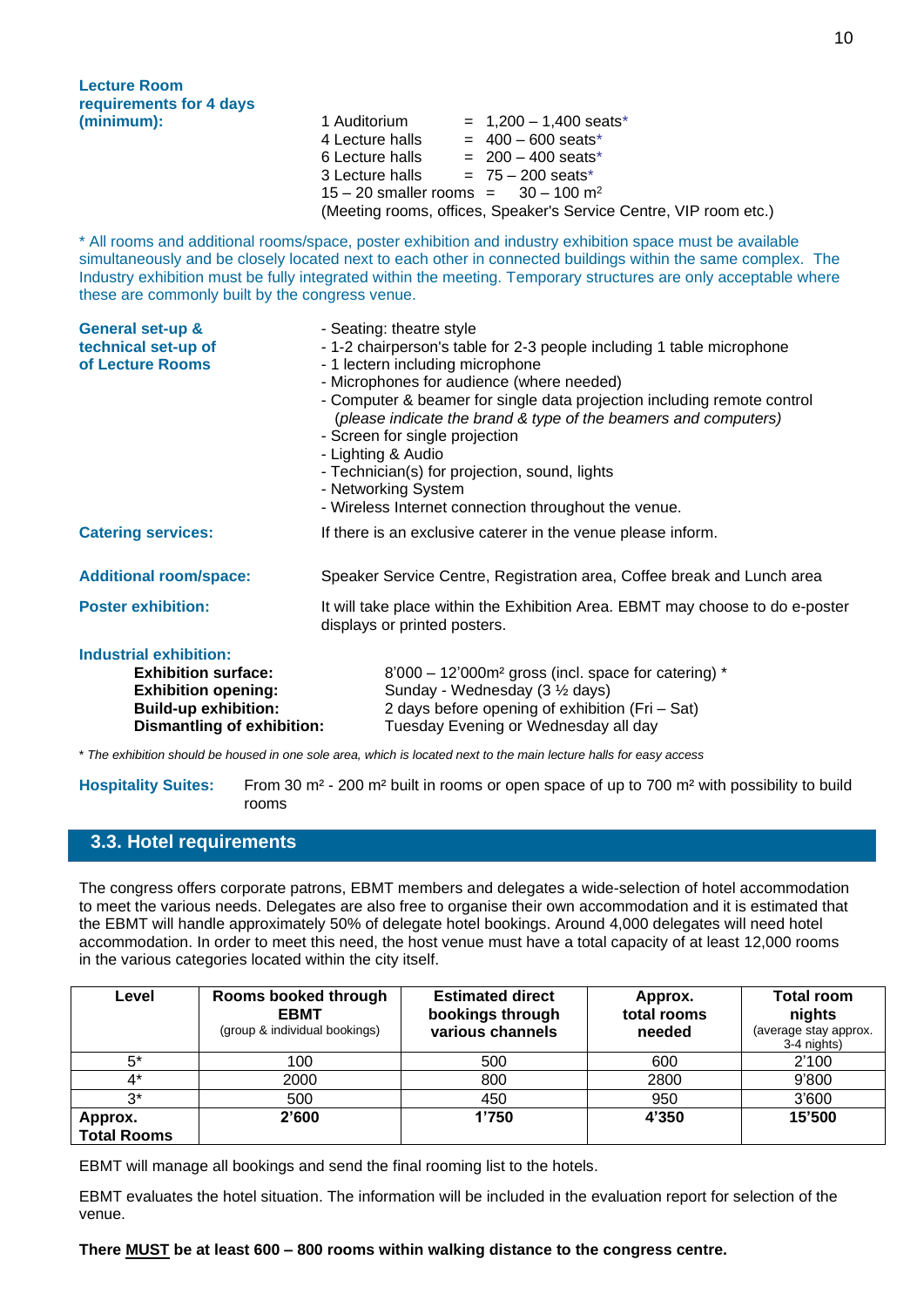## **4. Introduction to the scientific programme**

### **4.1. General overview of the annual meeting**

#### **Introduction**

The EBMT invites its Members to submit Expressions of Interest to Bid to host the upcoming 52nd EBMT Annual Meeting that will take place in 2026. The Annual Meeting will include:

52nd Meeting of the Physicians, 42nd Meeting of the EBMT Nurses Group, 25th Meeting of the Data Management Group, 20th EBMT Patient, Family and Donor Day (PFD), 18th Meeting of the Quality Management Group, 15th Cell Therapy Day, 15th Paediatrics Day, 11th Pharmacists Day, 10th Psy Day, 8th Transplant and Search Coordinators Day, 7th Multi-stakeholder Forum on Innovative Cellular Therapies, 6th Lab Technicians Day, 5th Trainee's Day, and 4th Practise Harmonisation Day

Outlined below is important information about the Annual Meeting and the application process.

The EBMT Annual Meeting is the society's key activity in terms of scientific networking. It is also the primary source of revenue to support the EBMT studies, registry, educational activities including the Annual Meeting and accreditation (JACIE). Thus, the EBMT together with the local organising committee bear the financial and organisational responsibilities of the Annual Meeting. Maximisation of profit is therefore an important strategic goal, but this must be balanced by other key objectives:

- Deliver a successful and sustainable Annual Meeting that is accessible and relevant to the delegates (and the EBMT community at large).
- Foster a long-term collaborative relationship with industry sponsors.
- Promote transparency and accountability to members and delegates.

#### **Description**

|           | <b>Frequency</b>              | Annual                                                                                                                                                                                                                                                 |
|-----------|-------------------------------|--------------------------------------------------------------------------------------------------------------------------------------------------------------------------------------------------------------------------------------------------------|
|           | • Time of year                | End of March/beginning of April (it should not be scheduled during the<br>Easter holiday, i.e. weeks containing Good Friday & Easter Monday) anytime<br>from 15 <sup>th</sup> March (earliest start date) to 15 <sup>th</sup> April (latest end date). |
| $\bullet$ | <b>Venue</b>                  | European City with capacity to host meeting                                                                                                                                                                                                            |
| $\bullet$ | <b>Official language</b>      | <b>English</b>                                                                                                                                                                                                                                         |
| $\bullet$ | <b>Selection of venue</b>     | <b>By EBMT Board</b> (based on evaluation of bids satisfying pre-defined criteria<br>by EBMT Executive Office)                                                                                                                                         |
| $\bullet$ | <b>Duration</b>               | <b>Sunday to Wednesday</b> (3 $\frac{1}{2}$ days in the venue; possibility<br>of extension of meeting dates for virtual program content)                                                                                                               |
| $\bullet$ | <b>Industry Symposia</b>      | Sunday                                                                                                                                                                                                                                                 |
| $\bullet$ | <b>Exhibition build-up</b>    | Friday to Saturday (2 days)                                                                                                                                                                                                                            |
| $\bullet$ | <b>Exhibition dismantling</b> | Tuesday evening or Wednesday afternoon                                                                                                                                                                                                                 |
| $\bullet$ | Group badge pick up           | Saturday afternoon                                                                                                                                                                                                                                     |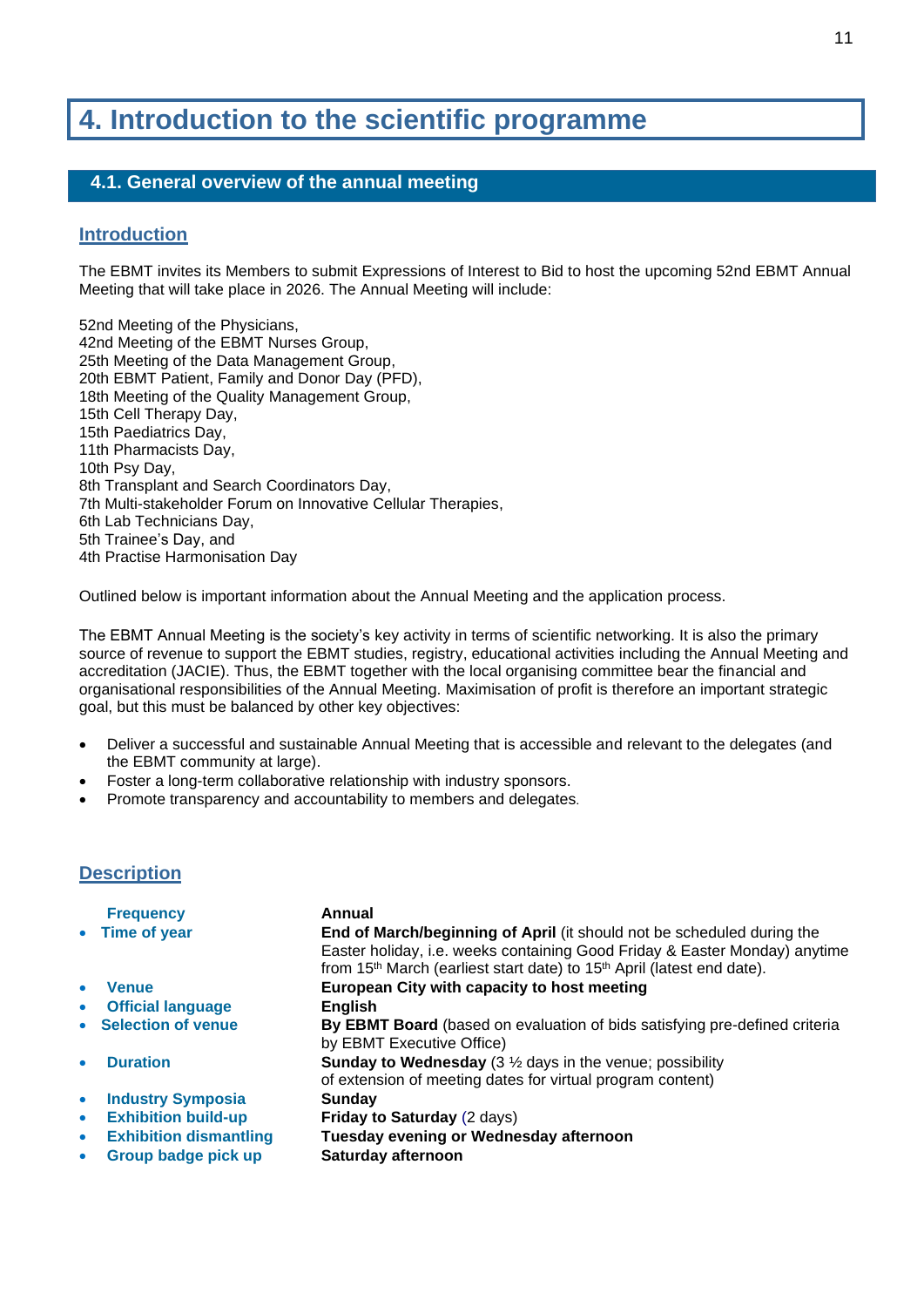#### **4.2. Programme structure & content**

A fairly fixed programme structure is to be maintained so that delegates can benefit from a format they recognise:

#### ❖ **Physicians sessions:**

- o Industry Symposia
- o Opening Session
- o Presidential symposium
- o Plenary sessions
- o Educational sessions
- o Workshop sessions
- o Working Party sessions
- o Working Party Business Meetings
- o Oral sessions
- o Special sessions
- o Poster sessions
- o Joint sessions with related organisations
- o Meet the Expert Sessions
- o General Assembly Meeting
- ❖ **Nursing sessions**
- ❖ **Data management sessions (incl. Statisticians´ courses)**
- ❖ **Quality Management Sessions**
- ❖ **Paediatrics' Day**
- ❖ **Cell Therapy Day**
- ❖ **Patient, Family and Donor Day**
- ❖ **Pharmacists' Day**
- ❖ **Psychologists' Day**
- ❖ **Transplant and Search Coordinator's Day**
- ❖ **Multi-stakeholder Forum on Innovative Cellular Therapies**
- ❖ **Lab Technicians Day**
- ❖ **Trainee's Day**
- ❖ **Practise Harmonisation Day**

The structure of the meeting follows a largely fixed format established by the EBMT Board, but there is a degree of flexibility to allow the LOC to put its mark on the meeting.

#### *A) Physicians Sessions*

#### **Industry Symposia**

Industry symposia are organised on the "Sunday". The only exceptions are the Presidential, Platinum Sponsor symposia (Monday-Tuesday lunch time).

#### **Opening Session**

Welcome addresses are given by the CP, Local Dignitary (optional), EBMT President, NG President, Patient Advocacy Committee Chair followed by the presentation of new Honorary Members and Clinical Achievement Award winders and the EBMT Keynote Lecture. Typically, the EBMT keynote lecture is given by an invited speaker in recognition of their achievements in the field of stem cell transplantation. The traditional lecture may be replaced by a talk of more general interest e.g. art, music, culture, etc. and this is at the discretion of the LOC. The CP will present a proposal to the Board for sign-off.

#### **Presidential Symposium**

The top 5 to 6 abstracts (after Van Bekkum) will be presented during the Presidential Symposium, along with the Van Bekkum Award presentation and Basic Science Award presentation.

#### **Plenary, Educational & Workshop Sessions**

Scheduled throughout the program over Monday, Tuesday and Wednesday These sessions are aimed at transmitting the state of the art and major messages of the meeting.

#### **Cell Therapy Day**

The first cell therapy day of the EBMT Annual Meeting took place during the EBMT 2012. The day forms integral part of the EBMT meeting and is mainly intended for people working in the cell processing laboratory as technicians, working on the bench, biologists and physicians directly involved in cellular therapy. The program includes theoretical presentations/discussions and sessions considering practical aspects of cell therapy, problem management and reporting.

#### **Paediatrics Day**

Paediatrics Day consists of the Paediatric Diseases Working Party business meeting, educational sessions, selected oral abstracts, and the Inborn Errors Working Party educational session and presentation of selected oral abstracts.

#### **Pharmacists Day**

The Pharmacists Day is a day for pharmacists and physicians working in BMT and SCT to meet and share innovative ideas and hear from professionals in the field on new and exciting topics.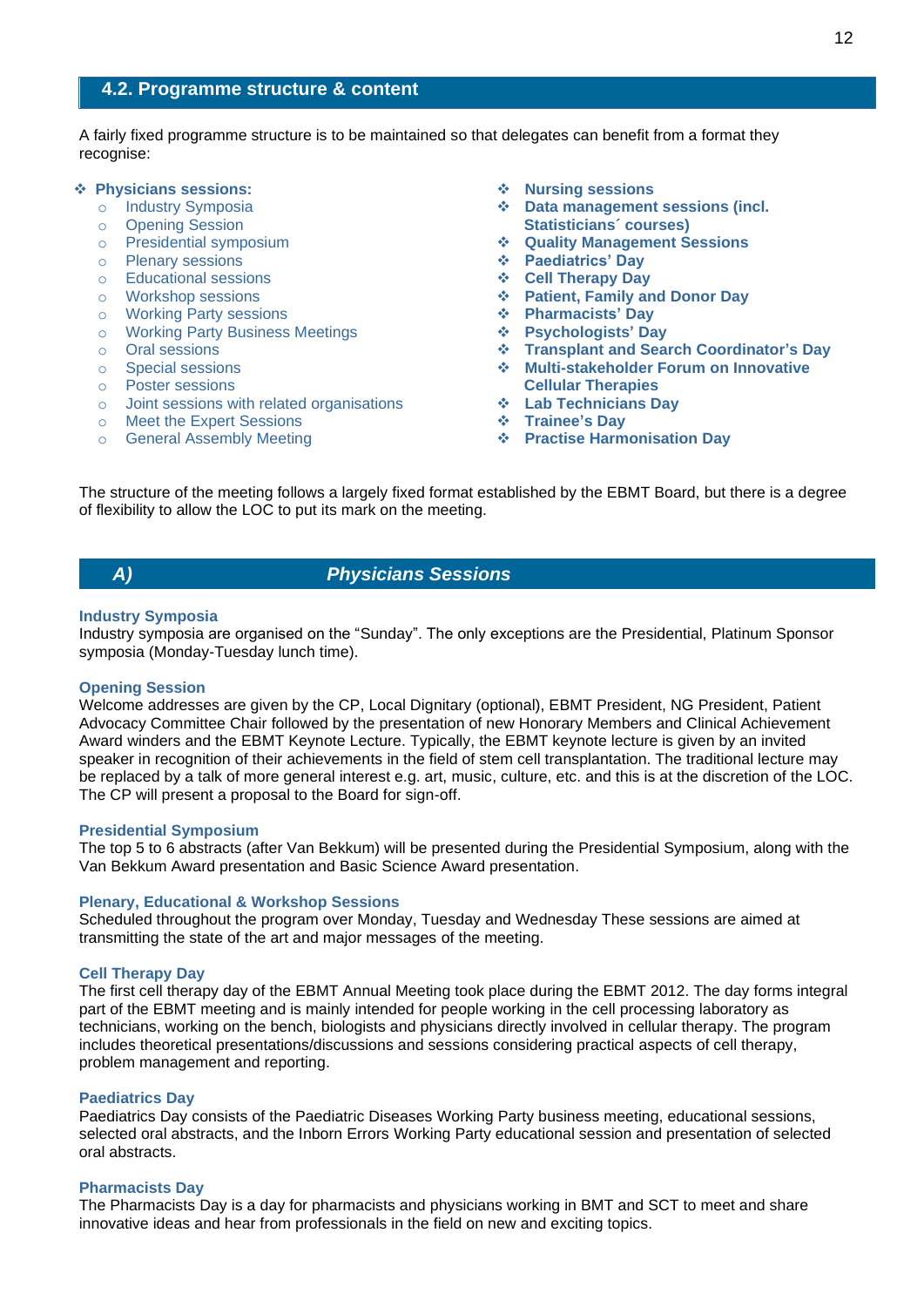#### **Psy Day**

The Psy Day is an opportunity for psychologists, psychiatrists and psychoanalysts of haematology and bone marrow and stem cell transplantation units to meet, share and learn from each other's practice experiences. The program will be delivered by renowned professionals in the field and will focus on the psychological dimensions of BMT and SCT, and the diversity of practices across Europe.

#### **Transplant and Search Coordinator's Day**

The programme is currently jointly organized with WMDA and it focuses on fostering networking among the transplant and search coordinators community, with session content focusing on HLA and donor selection, logistics of stem cells, role of the donor and post-transplant related aspects.

#### **Meet the Expert Sessions**

Meet the Expert sessions consist of 1 expert and a limited number of participants (25), with the objective of conversations and discussion. These sessions have a special charge, with allocation on a first come first served basis.

#### **Working Party Sessions**

WP chairs are responsible for the programmes of the WP session. These sessions are regarded as a forum for:

- presenting the results of phase I/II studies run by the WPs
- discussion of proposals for new prospective and retrospective studies
- an opportunity for interaction with members and delegates to receive input/feedback on projects

#### **Working Party Business Meetings**

These meetings are organised by WP Chairs outside of the main scientific programme, generally on Mon/Tue morning (7-9 am). The costs of the rooms, basic technical set-up and catering will be paid for from the Congress budget. These meetings are generally attended by a core group of active WP members, but should be open to all members.

#### **Joint Sessions with Related Organisations**

Joint sessions are under the responsibility of the Board and EBMT President. The number of joint sessions, time frames for development and the nominated Board members responsible to attend these sessions should be agreed at the June Board meeting. Committee chairs should send their proposals to the LOC in advance of the June Board meeting.

#### **Oral Sessions**

These sessions are based on the topic list defined by the LOC and the Board. The final number of sessions and content shall be determined based on the quality of abstracts submitted. The number of available rooms may also impact on the number of parallel sessions.

#### **Poster Sessions**

The Poster sessions are regarded as a key part of the meeting and are to be assigned sufficient prominence within the programme. The poster sessions should take place on Monday and Tuesday evenings after the scientific sessions have finished. The posters should be located in appropriate rooms with ample space for presentations and discussion. No other meeting should be organised in parallel. Posters will be on display throughout the day, but presenting authors will be available during these sessions to discuss their work and answer any questions.

#### **Special Sessions**

A number of special sessions organised by the EBMT are built into the main scientific programme each year. Committee chairs should send their proposals to the LOC in advance of the June Board meeting. It will be at the discretion of the LOC and Board to include a special session within the programme, depending on the number of proposed sessions and level of interest.

#### **General Assembly Meeting**

To be held on Tuesday afternoon. The timing of the GAM might be reviewed by the Board.

*B) Nursing Sessions*

The Nurses programme includes Pre-Meeting - NG Educational Day, Opening and Closing Sessions, Educational & Workshop Sessions, Oral & Poster Sessions, National Group Meetings, Nurses Annual General Meeting and awards.

The NG Scientific Committee will finalize the programme structure and content by June of the given year.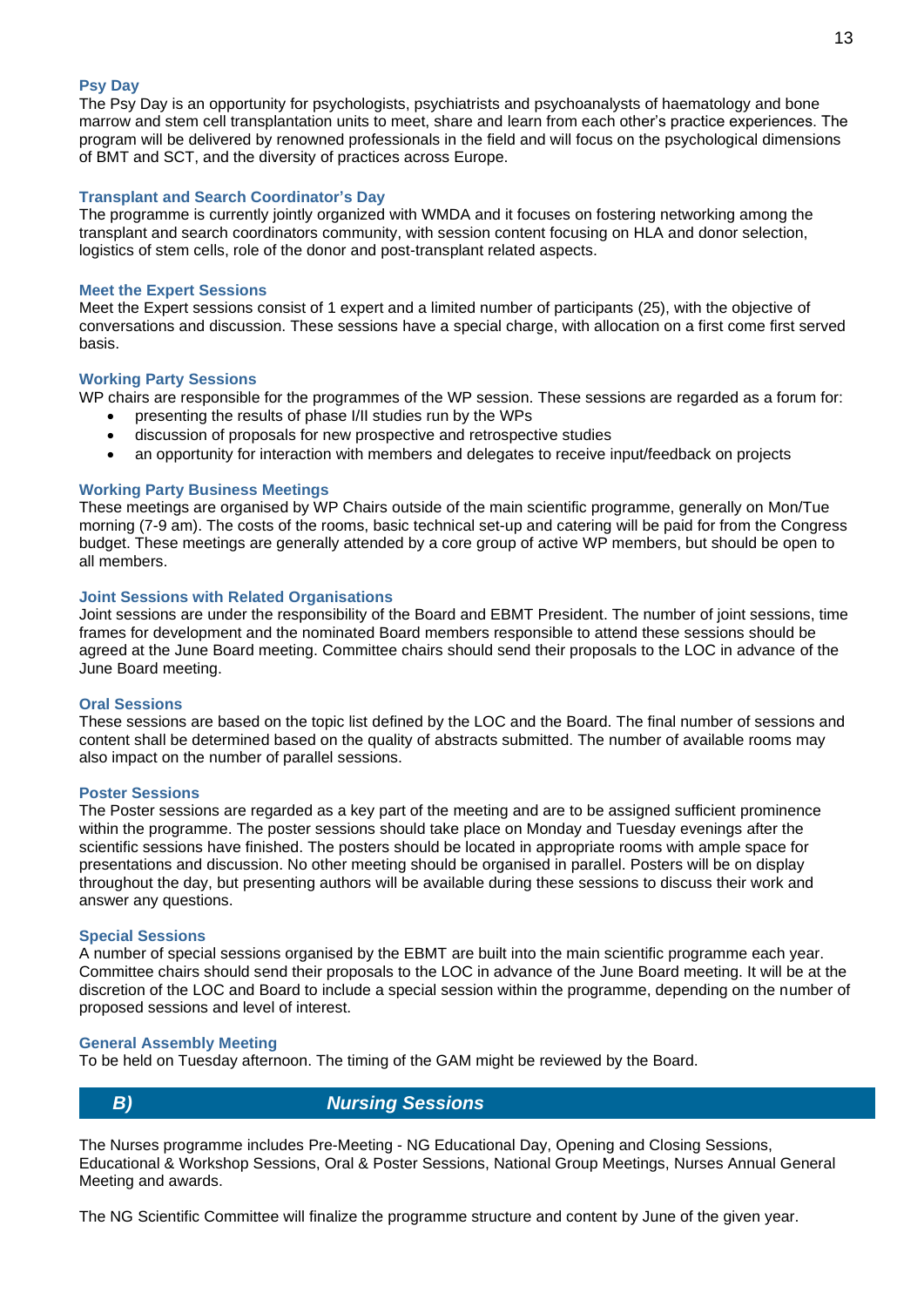The DMG programme consists of a series of Educational Sessions.

#### *Statistical Programme*

The Statistical Sessions are organised within the overall programme. They will be highlighted in the Physicians Programme, but due to the limited space they will not occupy stand-alone spots within the programme.

#### *D) Quality Management Sessions*

The JACIE Quality Management Committee will coordinate this part of the congress programme.

The sessions will take place on Tuesday.

#### *E) Patient & Family & Donor Day*

The Patient, Family and Donor Day has become an integral part of the yearly EBMT congress. One of the main goals is the improvement of the communication between EBMT professionals and patients. This is increasingly relevant due to the rapid evolution of technology associated with transplantation and its relationship with the growing field of cellular therapy.

The introduction of new drugs and graft manipulation techniques, combined with changes in the clinical pattern of transplantation, particularly in the outpatient setting, has led to remarkable developments in the field over the last few years. The programme is aimed at exploring both scientific trends and the special relationship which is often created between the clinical BMT personnel and patients and their families.

This day will consist of presentations led by physicians, nurses, patients, donors and family members. It will be organized by the EBMT PAC in coordination with the LOC.

#### *F) Industry Symposia*

The Industry symposia programme is hosted on **Sunday from 08.30h - 18.00h**

There is currently a **max. of 5 session time preferences with up to 6 parallel sessions**. Depending on the level of contribution, sponsors receive priority in the allocation of symposia slots and rooms. Presidential, Platinum Sponsor symposia may take place on Monday-Tuesday.

*\* The EBMT Board reserves the right to increase the number of symposia sessions to be held on an annual basis. Companies will be informed of the number of permitted symposia at the Sponsor Meeting held in June - July, prior to contracting a symposium.*



#### *G) Social programme*

*The Social Programme as stated reflects the reality of the EBMT as it stands now in June 2022 and does not reflect any possible or eventual changes of the society that we are not aware of currently. This is therefore subject to changes (Board decisions). The CP will be informed accordingly of the changes and their impacts.*

#### **Sunday evening: WELCOME RECEPTION** (Free admission)

The Welcome Reception takes place after the Opening Session on Sunday, where a series of special lectures and possibly a local performance (e.g. music, theatre, dance, art, etc.) are presented. The Welcome Reception, incl. a standing buffet dinner and entertainment, will start at approx. 20.00 h – end at 22.00 h. The Welcome Reception is usually hosted at the congress venue (approx. 1.200 attendees)

#### **Tuesday evening: NETWORKING EVENT**

The costs of this event are higher than ticket price and are subsidised by the EBMT budget (prices subject to changes on Board decision). This event includes cocktail style dinner, music and dancing. The Networking Event is usually hosted at a venue suggested by the CP to EBMT Education and Events Department & Board (approximately 700-900 attendees).